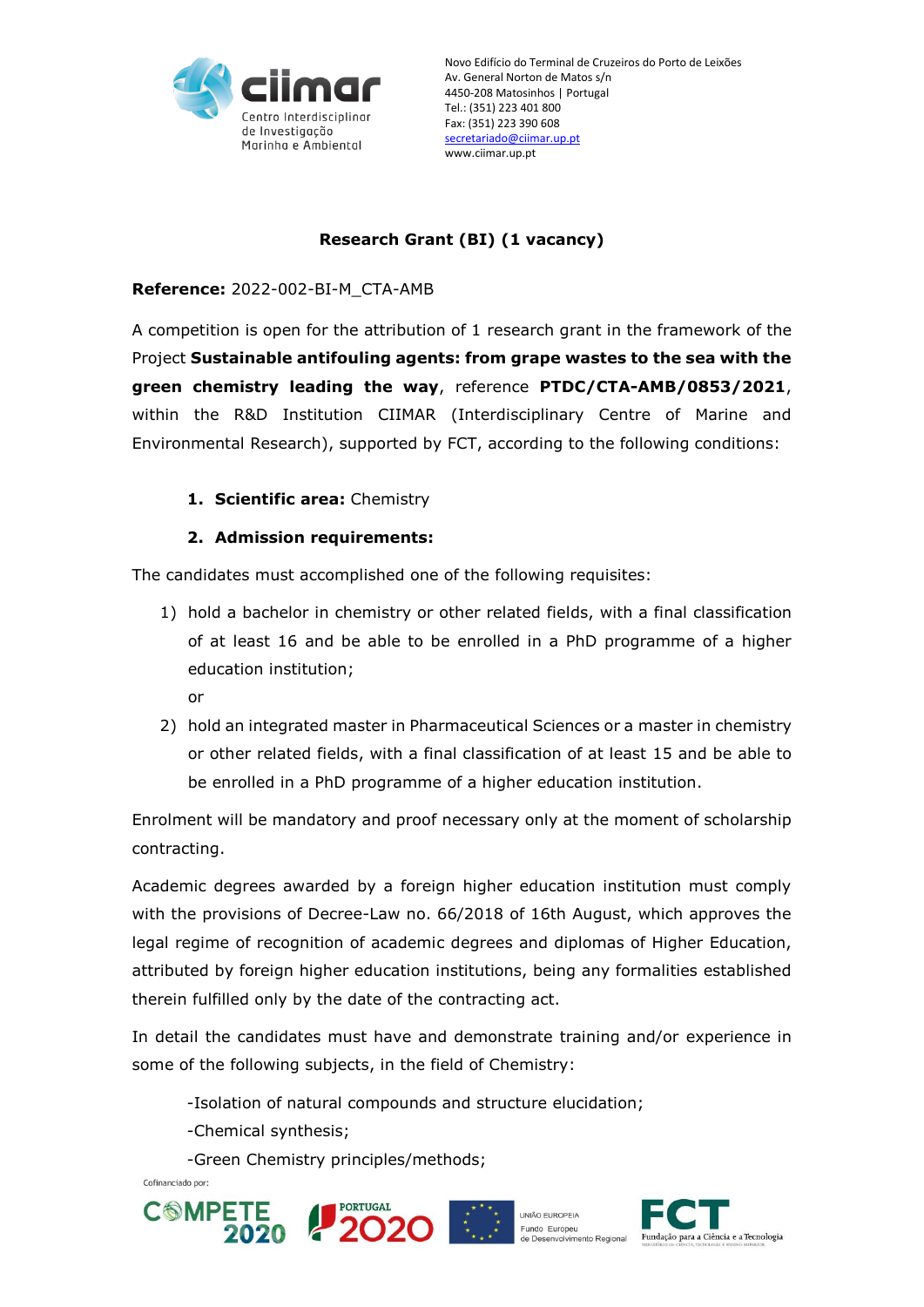

Novo Edifício do Terminal de Cruzeiros do Porto de Leixões Av. General Norton de Matos s/n 4450-208 Matosinhos | Portugal Tel.: (351) 223 401 800 Fax: (351) 223 390 608 [secretariado@ciimar.up.pt](mailto:secretariado@ciimar.up.pt) www.ciimar.up.pt

-Candidates should speak and write fluently English. Preferred condition will be the candidate hold a master in chemistry or other related fields, and be able to be enrolled in a Pharmaceutical Sciences PhD programme under the scope of this project.

## **3. Work plan**:

The selected candidate will be involved in the extraction of high-value compounds from grape wastes (Task 1) and in optimization of the chemical syntheses of natureinspired antifoulants accordingly to the Green Chemistry principles (Task 2).

The candidate will:

- extract high-value compounds from grape wastes with green methodologies (Task 1);

- synthesize nature-inspired antifoulants with greener methods and with a purity >95% (Task 2);

-perform molecular modification for optimization of some of the nature-inspired antifoulants who may exhibit some toxicity or persistence potential across the project (Task 2).

The structures of all products will be established by spectroscopic methods (IR, NMR) and HRMS. The purity of each compound will be determined by DAD-HPLC and HRMS.

## **4. Legislation and official rules**:

Law n<sup>o</sup>. 40/2004, 18th August (Research Fellowship and Studentship Regulation) amended and republished by [Decreto-Lei n.º 202/2012,](http://dre.pt/pdf1sdip/2012/08/16500/0471704724.pdf) 27<sup>th</sup> August; Regulations for Studentships and Fellowships of the Fundação para a Ciência e a Tecnologia, I.P. and CIIMAR Grants Regulation approved by FCT.

#### **5. Work place**:

The work will be carried out at the Laboratory of Organic and Pharmaceutical Chemistry, Faculty of Pharmacy of University of Porto, Porto (Natural Products and Medicinal Chemistry group of CIIMAR - Interdisciplinary Centre of Marine and

Cofinanciado por:



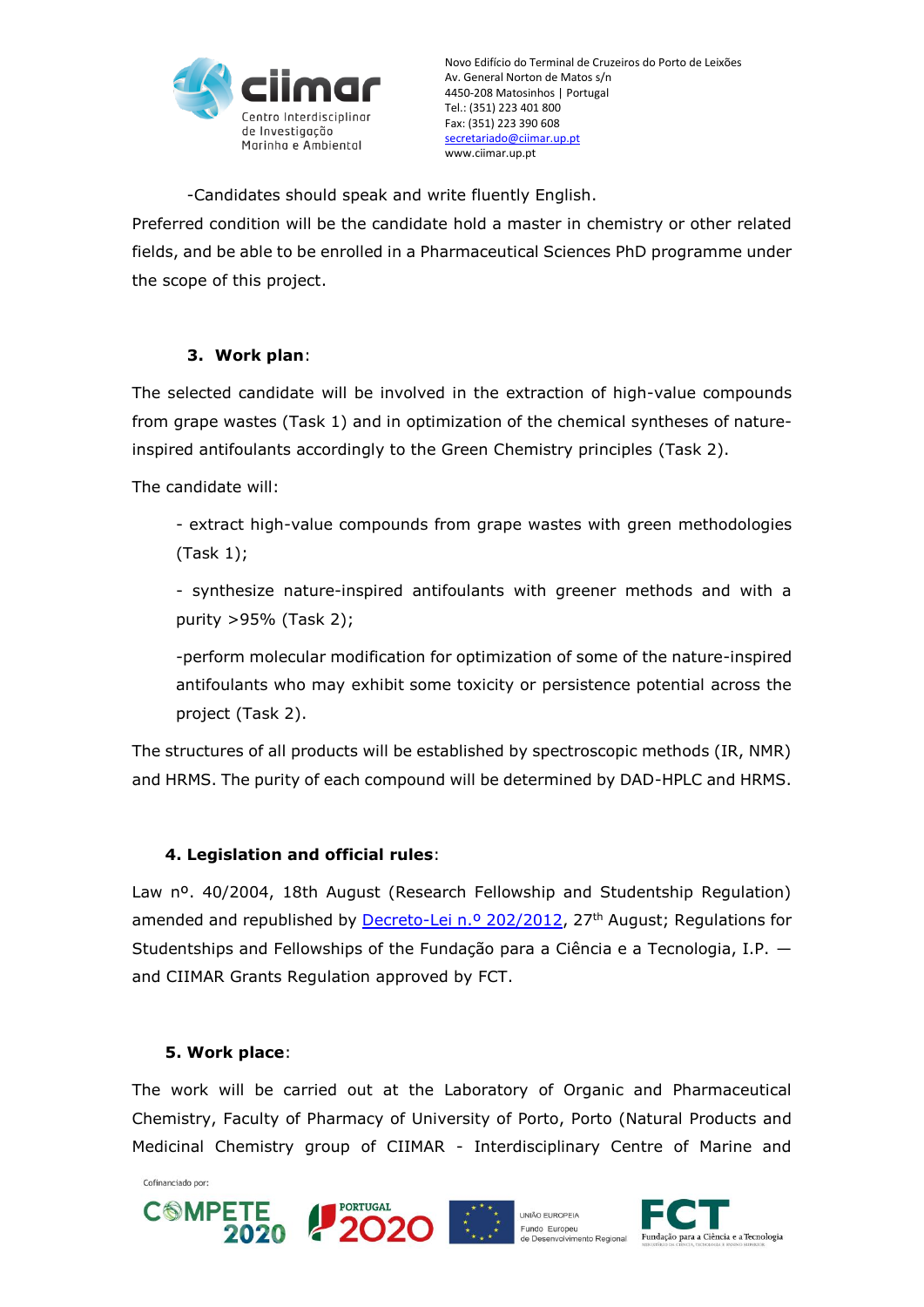

Environmental Research) under the scientific supervision of the Principal Investigator of the Project, Prof Marta Ramos Pinto Correia da Silva Carvalho Guerra and at Chemistry Department of University of Aveiro (CICECO - Centre for Research in Ceramics and Composite Materials), under the supervision of the consultant of the Project, Dr. Mara Guadalupe Freire Martins.

## **6. Duration of the contract:**

Duration of 30 months, starting in March 2022, under the regime of exclusive dedication.

# **7. Monthly salary:**

The monthly maintenance allowance is  $\epsilon$  1104,64, in agreement with the monthly maintenance stipend table of the grants directly attributed by FCT, I.P. within the country [\(https://www.fct.pt/apoios/bolsas/valores.phtml.en\)](https://www.fct.pt/apoios/bolsas/valores.phtml.en). Payment will be made monthly by bank transfer. In addition to this allowance, the grantee will be covered by a personal accident insurance.

# **8. Selection methods**:

The ranking of candidates will be performed by an initial evaluation based on global Curriculum Vitae evaluation.

The candidates' CV score (CVS) will be the sum of the evaluation for the Academic Qualification (AQ) and the Professional Experience (PE), in accordance with the formula:

 $CVS = AO + PE$ 

The Academic Qualification (AQ) and the Professional Experience (PE) will evaluate the merit of the candidate, and are evaluated with the following subcriteria:

AQ. Overall assessment of the curriculum - will have a weighting of 50% and will evaluate the following sub-factors:

- Academic degree;
- Published or submitted articles;

Cofinanciado por:





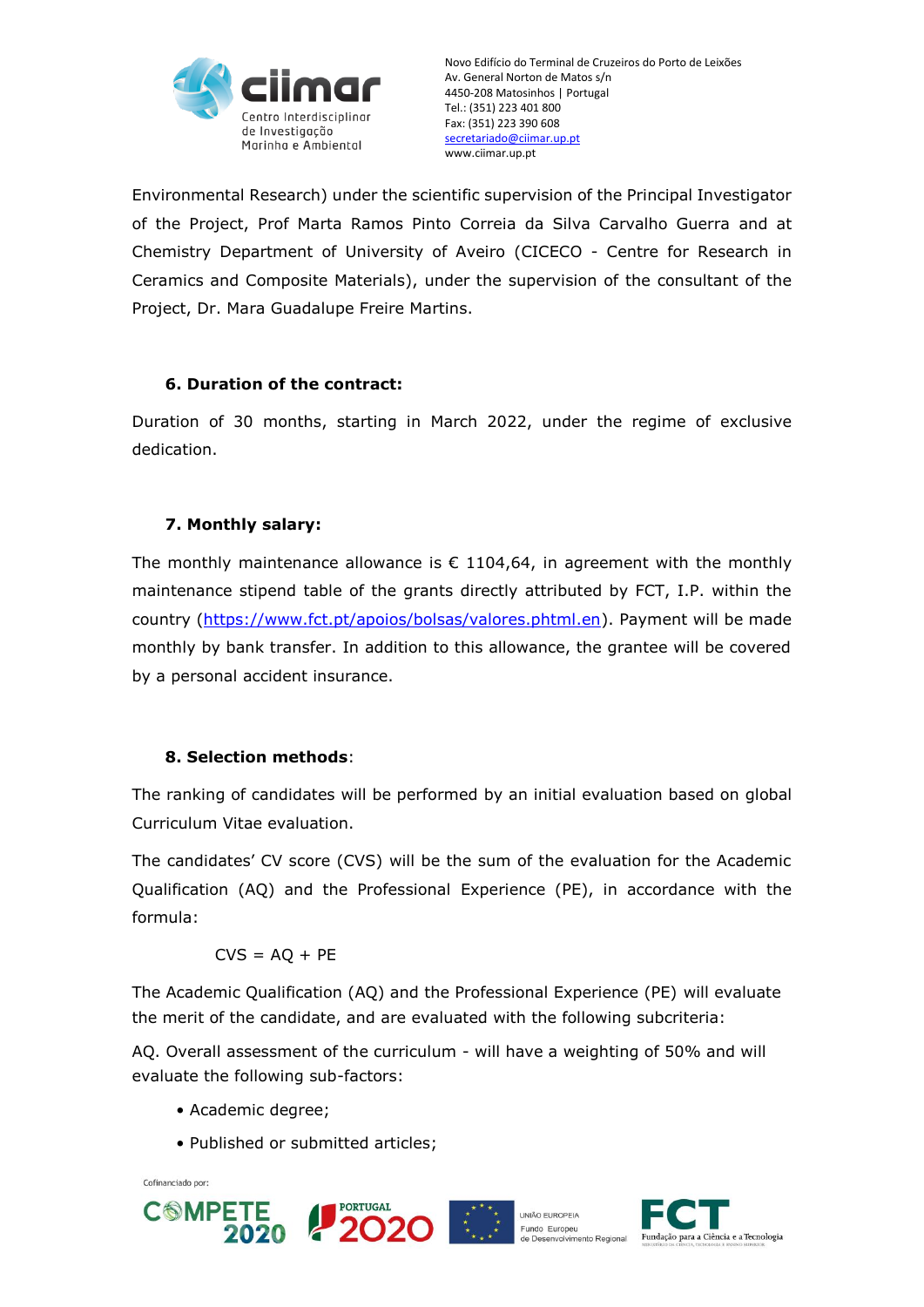

• Oral and/or poster communications in scientific meetings.

PE. Expertise / skills in the field of research indicated - will have a weighting of 50% and will evaluate the following subfactors:

- Laboratory experience in chemical synthesis;
- Laboratory experience in isolation/extraction of natural compounds;
- Laboratory experience in structure elucidation;
- Knowledge in green chemistry principles/methods;
- English writing experience (reports, dissertation).

The jury reserves the right to not assign the research grant if none of the candidates meets all requirements and matches the desired profile.

Short-listed candidates with similar final scores may be invited to an interview, which adds a maximum of 2 values to the evaluation of the Curriculum Vitae.

## **9. Composition of the jury selection**:

President of the jury: Marta Ramos Pinto Correia da Silva Carvalho Guerra

Vogal: Professora Doutora Maria Emília Pereira de Sousa

Vogal: Doutora Diana I.S.P Resende

## **10. Form of Advertising/notification of results**:

The final results of the evaluation will be published through a list sorting the candidates according to their attributed mark, on the CIIMAR website and by e-mail.

After the announcement of the results, candidates are considered automatically notified to, if they wish to do so, comment on the results on a preliminary hearing period within 10 working days after that date, as provided for in the *Código do Procedimento Administrativo*.

The jury reserves the right to not assign the grant depending on the quality of the applications.

In case of resignation or withdrawal of the selected candidate, the next candidate with the highest evaluation score will be notified immediately.

Cofinanciado por:

**COMPETE**